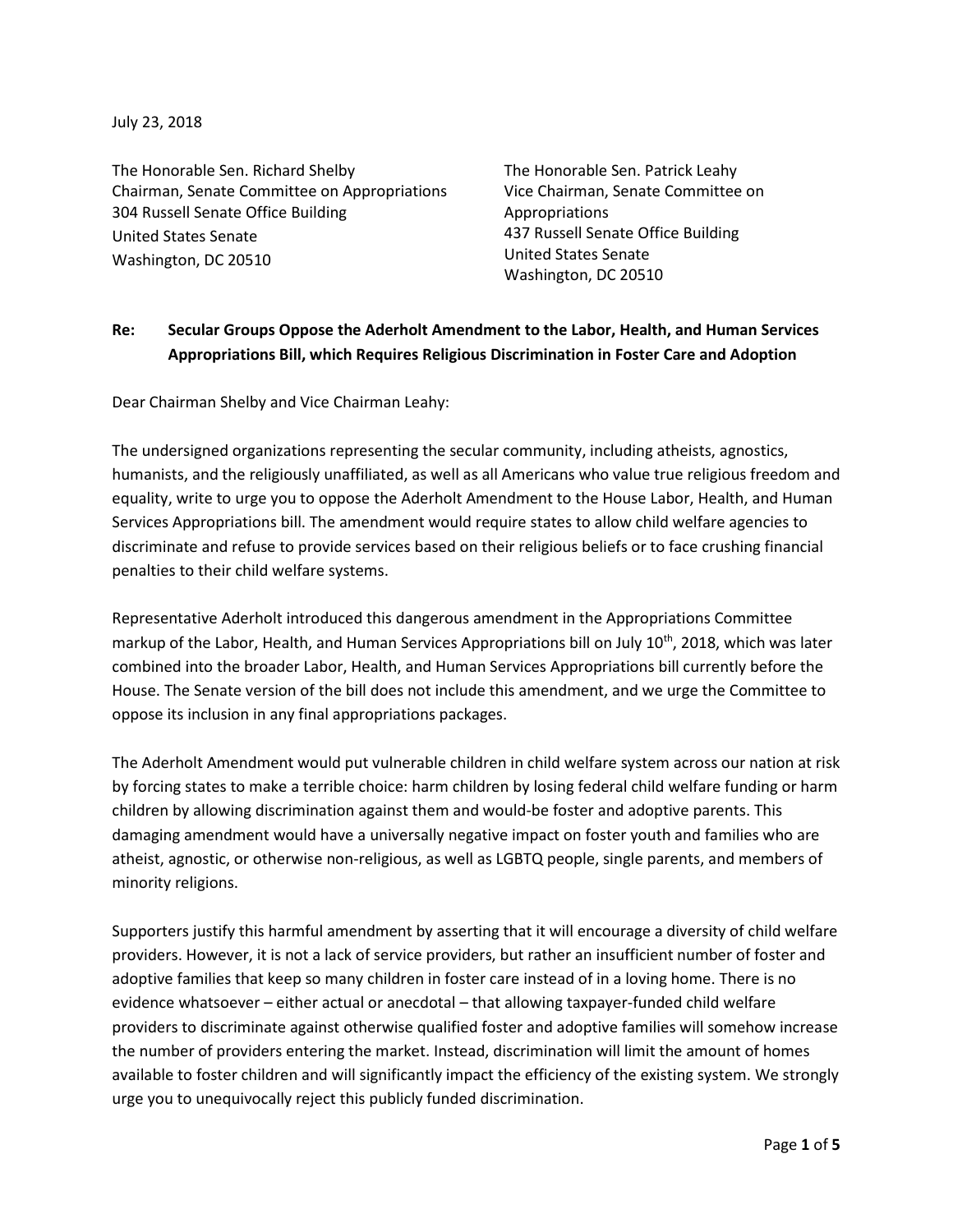#### **Religious-based discrimination in child welfare services potentially affects over a quarter of Americans, with the greatest negative impact on foster youth.**

As of September 2016, there were a 437,465 children in US foster care systems awaiting adoption.<sup>1</sup> Unfortunately, rather than expanding the options available to foster youth, this exclusionary amendment limits the number of homes available to foster children, thereby reducing the number of permanent placements of foster children. An insufficient number of foster homes has a negative impact both on child welfare systems and foster youth, as these systems rely upon a significant number of adult applicants in order to properly function. Without enough foster homes, placement agencies are forced to place children outside of their communities and disrupt their lives, which can result in negative psychological effects.<sup>2</sup>

While religious exceptions required by the Aderholt Amendment allow for broad discrimination based on religion, the prospective foster parents most often affected are atheists and religiously unaffiliated people, LGBTQ people, single people, and members of minority religions. Currently, about 24% of adults are religiously unaffiliated, and atheists and agnostics make up about 7% of the total population.<sup>3</sup> Therefore, even without considering the other categories of people affected, allowing foster placement agencies to discriminate on the basis of their religion will potentially exclude about a quarter of adults from providing a home for foster children, inevitably reducing the number of youth placed in loving, permanent homes.

The amendment will also potentially affect an estimated 2 million LGBTQ adults who are interested in adopting children in the United States,<sup>4</sup> as well as another 6% of Americans who follow various non-Christian faiths.<sup>5</sup>

For example, in South Carolina, Beth Lesser, a foster care parent of 10 years, was denied the opportunity to work with Miracle Hill, a local Christian placement agency, because she was Jewish.<sup>6</sup> A portion of the interview process required Lesser to share her "faith journey." The agency also automatically rejects same-sex couples into fostering programs. Atheist parents, those without a "faith journey," and LGBTQ parents will face the same discrimination as Jewish applicants, like Beth Lesser, at discriminatory Christian agencies.

 $\overline{\phantom{a}}$ <sup>1</sup> Child Welfare Information Gateway. (2017). *Foster Care Statistics 2016.* Washington, DC: U.S. Department of Health and Human Services, Children's Bureau.

<sup>2</sup> Mary Katherine Wilderman (2018), *South Carolina Foster Care Group Defends Policy That Allows Only for Christian Foster Families.* The Post and Courier: Greenville, SC.

<sup>3</sup> Cox D & Jones RP. (2017). *America's Changing Religious Identity: Findings from the 2016 American Values Atlas.* Public Religion Research Institution: Washington, DC.

<sup>4</sup> National Adoption Center (2015) *Serving the LGBT Community,* Philadelphia, PA: National Adoption Center. <http://www.adopt.org/content/serving-lgbt-community> (last visited May 30, 2018).

<sup>5</sup> Smith G, et al. (2015). *America's Changing Religious Landscape*. Pew Research Center.

<sup>6</sup> Angelina Davis (2018). *Scrutiny of Miracle Hill's Faith-Based Approach Reaches New Level.* Greenville News: Greenville, SC. <https://www.greenvilleonline.com/story/news/2018/03/01/miracle-hill-foster-care/362560002/> (last visited May 25, 2018).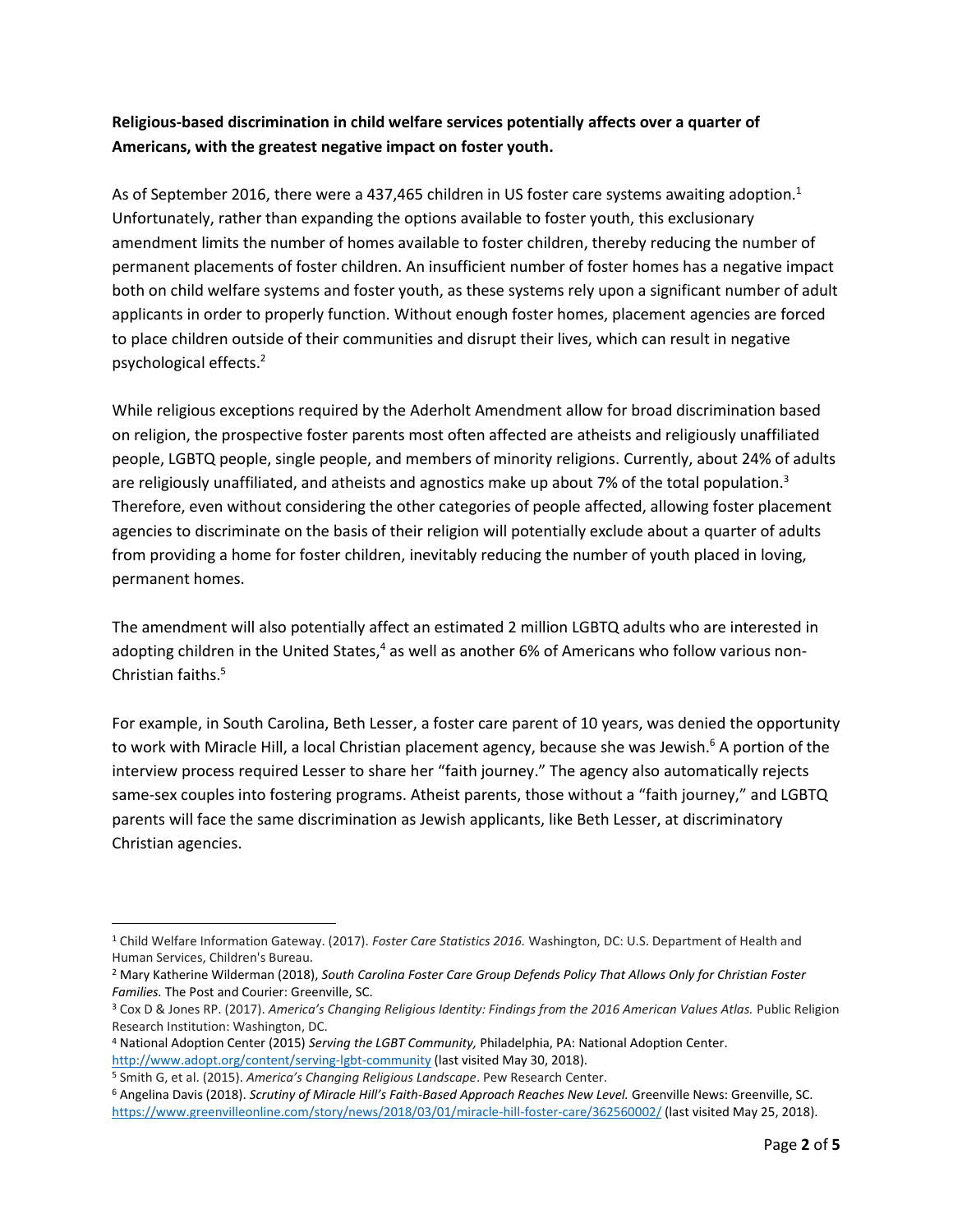Taxpayers should not be forced to financially support this type of federally sanctioned discrimination, particularly when such discrimination will undermine the integrity of state child welfare systems and harm the very youth these systems were created to serve.

## **Allowing faith-based discrimination in foster care will subject already at-risk youth to further negative psychological and physical impacts.**

The Aderholt Amendment goes much further than most states with religious exceptions in this area. Not only would it allow discrimination against would-be parents, the amendment would allow child welfare providers to deny social services to youth themselves, according to their religious beliefs. For example, the broad language could be used by foster parents to deny medical services, counseling, or contraception to young people; by shelters who do not wish to serve pregnant, LGBTQ, atheist, or religious minority youth; or by agencies to refuse to reunify families if the parents are the "wrong" religion. This broadly crafted exemption may even require states to allow providers to subject foster youth to dangerous and discredited practices such as conversion therapy, which falsely claim to change a person's sexual orientation or gender identity or expression.

Unfortunately, the discrimination sanctioned by the Aderholt Amendment is likely to affect a significant number of youth. Studies show that approximately 13% of youth ages 13-18 identify as atheists, with more than a third being non-religious.<sup>7</sup> Additionally, there is a disproportionately high number of LGBTQ youth in foster care, with many having been abandoned by their families due to their sexual orientation, gender identity, or gender expression.<sup>8</sup> 18.5% of foster children report experiencing LGBTQ-related discrimination, and 12.9% of LGBTQ youth report being treated poorly by the foster care system, compared to 5.8% of non-LGBTQ youth. $^9$  For groups that are already targeted by religious organizations and legislators, preventing placement will have a significant impact on foster children's personal identity and self-worth.

Taxpayers should not be required to fund child welfare agencies that refuse to provide essential services, that discriminate against youth they disfavor, or that facilitate religious coercion and physical and mental abuse.

## **Allowing foster and adoption placement agencies to discriminate based on their religious beliefs with federal funds violates the Establishment Clause.**

The Establishment Clause of the First Amendment requires the consideration of any impact an accommodation or religious exemption would have on third parties. Specifically, the Constitution bars the government from crafting "affirmative" accommodations within its programs if the accommodations

 $\overline{\phantom{a}}$ 

<sup>7</sup> The Barna Group (2018). *Gen Z: The Culture, Beliefs and Motivations Shaping the Next Generation*. The Barna Group and Impact 360 Institute: Ventura, CA.

<sup>8</sup> National Adoption Center (2015), *Serving the LGBT Community*[. http://www.adopt.org/content/serving-lgbt-community](http://www.adopt.org/content/serving-lgbt-community) (last visited May 25, 2018).

<sup>9</sup> The Williams Institute (2014), *Sexual and Gender Minority Youth in Foster Care.* The Williams Institute, Los Angeles LFBT Center, Holarchy Consulting, and Permanency Innovations Initiative: Lost Angeles, CA.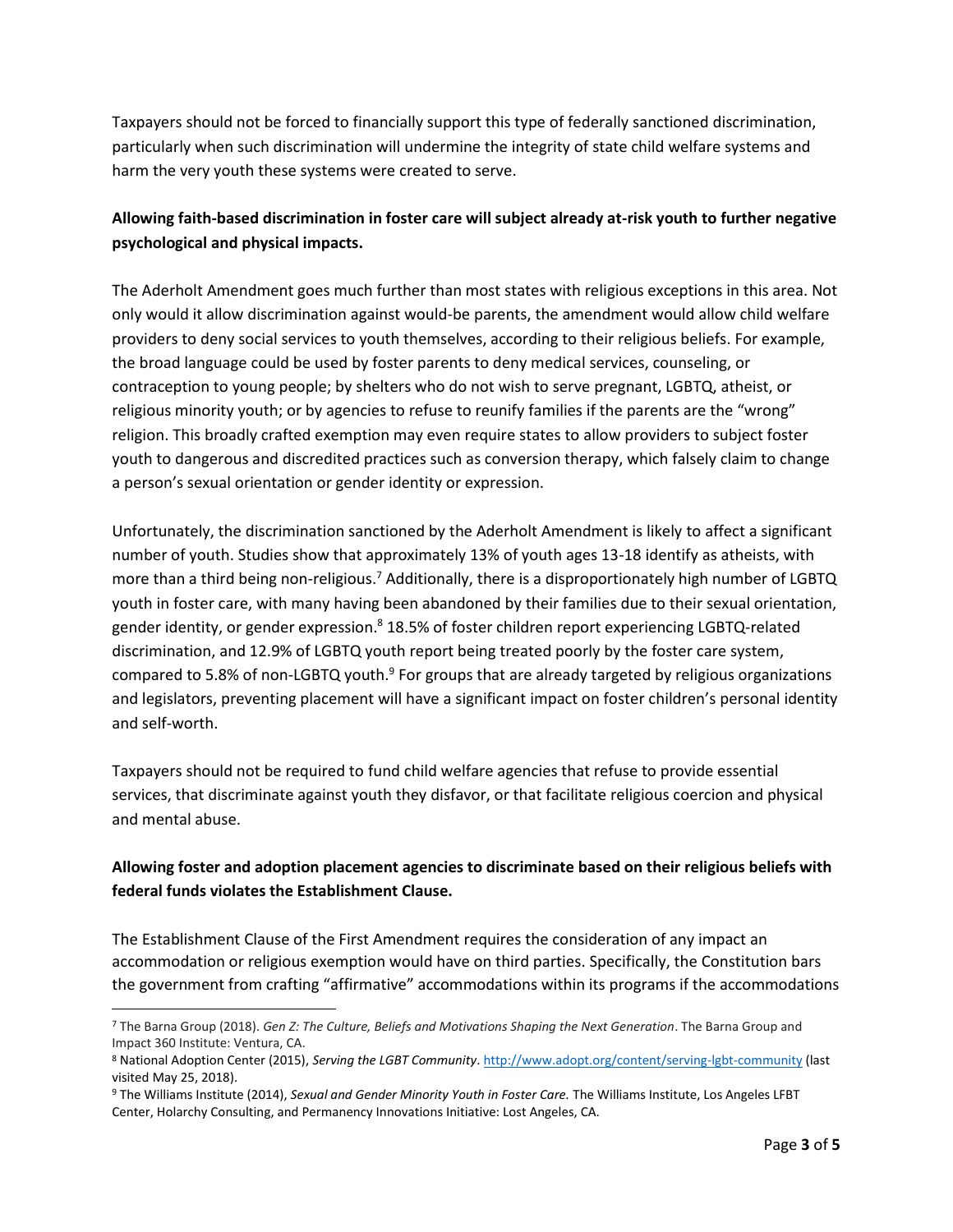would harm any program beneficiaries.<sup>10</sup> The Constitution commands that "an accommodation must be measured so that it does not override other significant interests;"<sup>11</sup> "impose unjustified burdens on other[s];"<sup>12</sup> or have a "detrimental effect on any third party."<sup>13</sup>

However, the Aderholt Amendment unjustifiably burdens both the applicant parents and the foster youth, third party beneficiaries of these programs. These religious exemptions would enable entities receiving taxpayer funding to refuse to provide critical child welfare services based on their religious beliefs, which would undoubtedly harm third parties in violation of the Establishment Clause.<sup>14</sup>

# **Religious adoption agencies will not be forced to close if denied the opportunity to discriminate; however, under the Aderholt Amendment, states which refuse to allow discrimination will pay a price.**

Miracle Hill's president and CEO Reid Lehman stated that unless granted license to discriminate, the agency would no longer be able to recruit foster families or support them financially.<sup>15</sup> Sponsors of this type of legislation similarly threaten this "forced closure" of religiously affiliated agencies who would be mandated to place children in households that do not share the agency's values. They threaten to close all operations, because if they are required to provide services to people they object to, they will refuse to service any youth at all. In reality, agencies in states who choose to discriminate in this way have not been compelled to close—they are simply no longer eligible for public funding. Religious freedom does not provide a right to demand government funding if an organization is not willing to serve the community as a whole.

However, under the Aderholt Amendment, states which prohibit discrimination in foster care and adoption – eight states and the District of Columbia do so by statute, and 44 states have nondiscrimination protections for parents and children on the basis of religion $16 -$  stand to lose

 $\overline{\phantom{a}}$ 

<sup>10</sup> U.S. Const. Amend. I; *Cutter v. Wilkinson*. 554 U.S. 709, 720, 722 (2005) (to comply with the Establishment Clause, courts "must take adequate account of the burdens a requested accommodation may impose on nonbeneficiaries" and must ensure that the accommodation is "measured so that it does not override other significant interests") (citing *Estate of Thornton v. Caldor*, 472 U.S. 703, 710 (1985)); *see also Burwell v. Hobby Lobby Stores, Inc.*, 134 S. Ct. 2751, 2781 n.37 (2014); *Holt v. Hobbs*, 135 S. Ct. 853, 867 (2015) (Ginsburg, J., concurring).

<sup>11</sup> *Cutter v. Wilkinson*, 544 U.S. at 722.

<sup>12</sup> *Id.* at 726.

<sup>13</sup> *Id*. at 720, 722; *See also Burwell v. Hobby Lobby Stores, Inc.*, 134 S. Ct. at 2781; *Estate of Thornton v. Caldor*, 472 U.S. at 710 ("unyielding weighting" of religious exercise "over all other interests…contravenes a fundamental principle" by having "a primary effect that impermissibly advances a particular religious practice."); *Texas Monthly, Inc. v. Bullock*, 480 U.S. 1, 18 n.8 (1989) (religious accommodations may not impose "substantial burdens on nonbeneficiaries").

<sup>&</sup>lt;sup>14</sup> Respecting religious exercise may not "unduly restrict other persons, such as employees, in protecting their own interests, interests the law deems compelling." *See Burwell v. Hobby Lobby*, 134 S. Ct. at 2787. When considering whether the birth control coverage requirement was the least restrictive means in *Hobby Lobby*, the Court considered that the accommodation offered by the government ensured that affected employees "have precisely the same access to all FDA-approved contraceptives as employees of companies whose owners have no religious objections to providing coverage." *See id.* at 2759. In other words, the effect of the accommodation on women would be "precisely zero." *Id.* at 2760.

<sup>15</sup> Angelina Davis (2018), *Scrutiny of Miracle Hill's Faith-Based Approach Reaches New Level.* Greenville News: Greenville, SC. <https://www.greenvilleonline.com/story/news/2018/03/01/miracle-hill-foster-care/362560002/> (last visited May 25, 2018). <sup>16</sup> Movement Advancement Project (2018). *Creating a License to Discriminate: 2018 Federal Child Welfare Amendment*. Issue Brief, July 2018.<http://www.lgbtmap.org/file/AderholtAmendmentAnalysis.pdf> (last visited July 17, 2018).